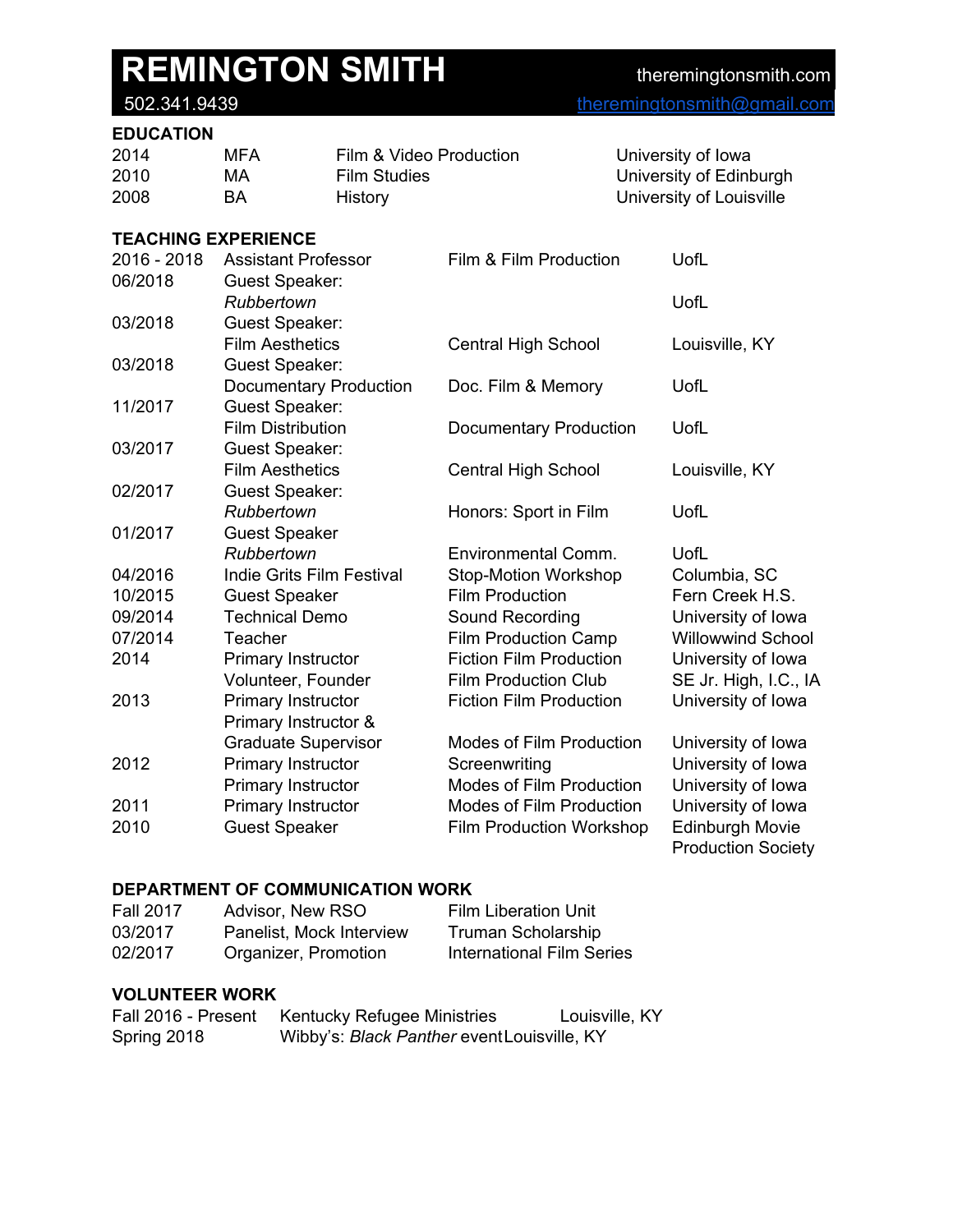### **TECHNICAL/FILM PRODUCTION EXPERIENCE**

| 2006-Present | Camera Operator        | Canon XF300 & C300, DSLRs, GoPros,<br><b>JVC &amp; Sony Brands</b> |
|--------------|------------------------|--------------------------------------------------------------------|
| 2006-Present | Editor                 | FCP 7, FCP X, Adobe Premiere Pro CC                                |
| 2006-Present | Producer               | Documentary, Narrative Film Production                             |
| 2006-Present | <b>Director</b>        | Documentary, Narrative, Music Video, Promo                         |
| 2006-Present | Screenwriting          | Short & Long Form Narrative Films                                  |
| 2006-Present | Video/Audio Editing    |                                                                    |
|              | Workflow               | Apple & Windows Operating Systems                                  |
| 2010-Present | Sound Recordist        | Documentaries, Narrative, Promos, Concerts                         |
| 2010-Present | Lighting (grip/gaffer) | Studio & Field Work                                                |
| 2010-Present | Media Transcode        | DCP, DVD/BluRay, TV Broadcast, Web                                 |
| 2012-Present | Image Design           | Adobe Photoshop, Adobe After Effects, Motion                       |
| 2012-Present | Sound Design           | ProTools, Soundtrack Pro                                           |

#### **SELECTED FILMOGRAPHY**

| 2018 | <b>The Derby</b>                | <b>Documentary Short</b>               |
|------|---------------------------------|----------------------------------------|
| 2017 | <b>America is Waiting</b>       | Feature Doc (Producer/Cinematographer) |
|      | <b>Untitled Appalachia Film</b> | Feature Doc (Producer/Cinematographer) |
|      | 35mm Monsters                   | <b>Documentary Short</b>               |
|      | Our Half Acre                   | <b>Narrative Short</b>                 |
|      | Land Lord                       | <b>Feature Screenplay</b>              |
| 2016 | Rubbertown                      | Documentary Feature                    |
| 2015 | The Woods                       | <b>Narrative Short</b>                 |
| 2015 | <b>Halloween Party</b>          | <b>Experimental Short</b>              |
| 2013 | <b>Between Shadows</b>          | <b>Narrative Short</b>                 |
| 2011 | <b>Black Friday</b>             | Documentary Short                      |
| 2010 | <b>Last Good Thing</b>          | Documentary Short                      |
| 2010 | Dawn of the Living              | <b>Narrative Short</b>                 |

#### **SCREENINGS**

| 2018 | <b>35mm Monsters</b><br>NCA 104th Annual Convention                               | Salt Lake City, UT             |
|------|-----------------------------------------------------------------------------------|--------------------------------|
|      | <b>Our Half Acre</b><br>Filmapalooza                                              | Paris                          |
|      | <b>America is Waiting</b><br>National Lawyer's Guild<br>Indie Grits Film Festival | Pittsburgh, PA<br>Columbia, SC |
|      | <b>Rubbertown</b><br>Honors Student Council, UofL                                 | Louisville, KY                 |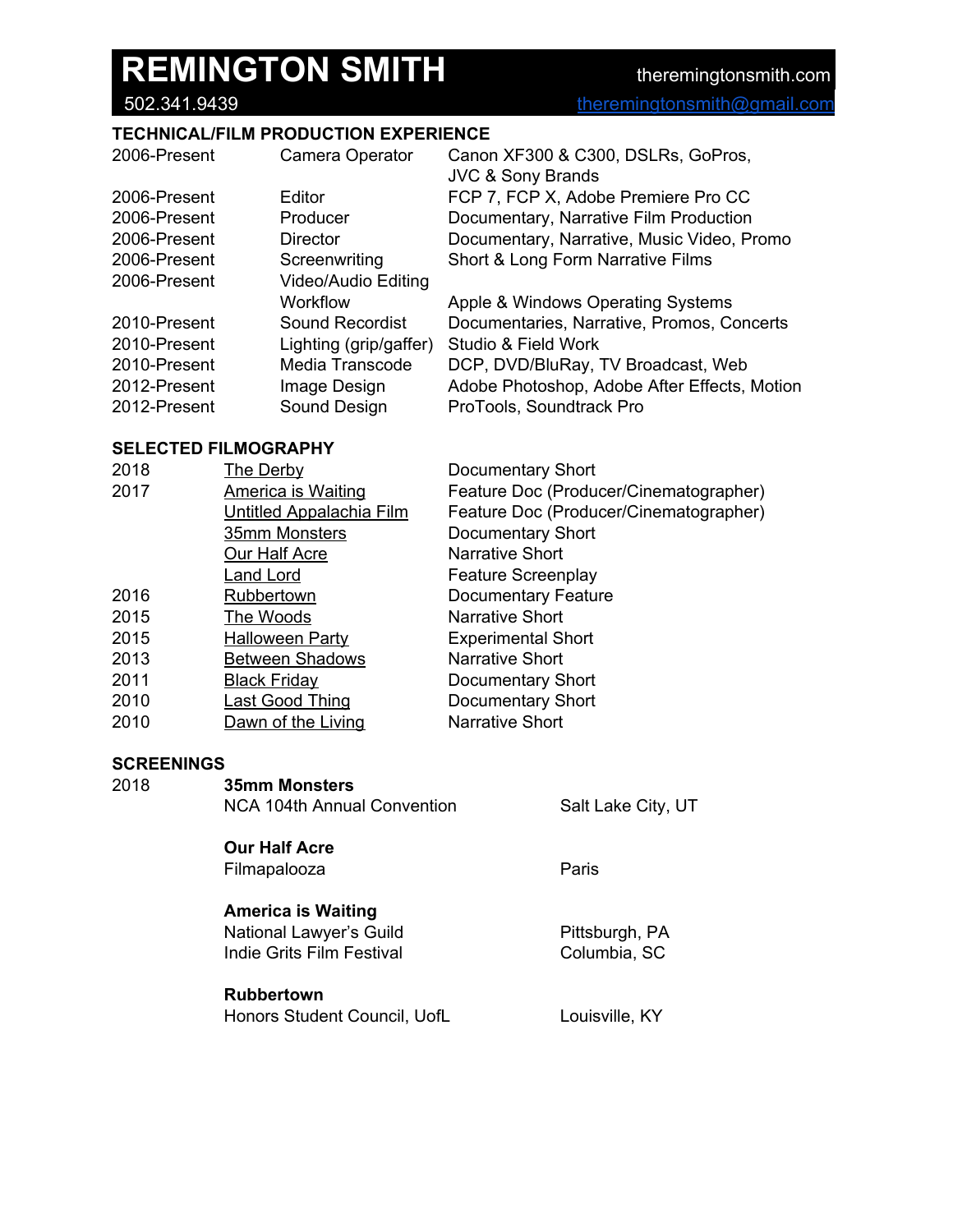#### **SCREENINGS**

## 2017 **Our Half Acre**

| Louisville, KY |
|----------------|
| Louisville, KY |
|                |

#### **35mm Monsters**

| <b>Baxter Avenue Theatres</b>       | Louisville, KY       |
|-------------------------------------|----------------------|
| Indie Grits Film Festival           | Columbia, SC         |
| <b>Snake Alley Film Festival</b>    | Burlington, IA       |
| Short Film Slam                     | Louisville, KY       |
| Indie Street Film Festival          | Red Bank, NJ         |
| <b>Behemoth Short Film Festival</b> | Saratoga Springs, NY |
| University Film & Video             | L.A., CA             |
| <b>Association Conference</b>       |                      |
| Y'allywood Film Festival            | Atlanta, GA          |

### **America is Waiting**

| Seattle, WA       |
|-------------------|
| Portland, OR      |
|                   |
| Seattle, WA       |
| San Francisco, CA |
|                   |

## **The Woods**

RADplay **Iowa City**, IA

### **Rubbertown**

| 47th Urban and Public Affairs Conference | Minneapolis, MN |
|------------------------------------------|-----------------|
| Rhode Island College                     | Providence, RI  |

### 2016 **Rubbertown**

| Indie Grits Film Festival                     | Columbia, SC       |
|-----------------------------------------------|--------------------|
| <b>Snake Alley Film Festival</b>              | Burlington, IA     |
| Chicago International                         |                    |
| Social ChangeFilm Festival                    | Chicago, IL        |
| Y'allywood Film Festival                      | Atlanta, GA        |
| Crossroads Film Festival                      | Jackson, MS        |
| <b>Big Muddy Film Festival</b>                | Carbondale, IL     |
| Louisville International Festival of Film     | Louisville, KY     |
| Upike Film & Media Film Festival              | Pikeville, KY      |
| <b>Baxter Avenue Theater</b>                  | Louisville, KY     |
| <b>Commonwealth Center for the Humanities</b> | Louisville, KY     |
| <b>Campbellsville University</b>              | Campbellsville, KY |
| UofL Urban and Public Affairs                 | Louisville, KY     |
| <b>UofL Medical Center</b>                    | Louisville, KY     |
| River's Edge Film Festival                    | Paducah, KY        |
|                                               |                    |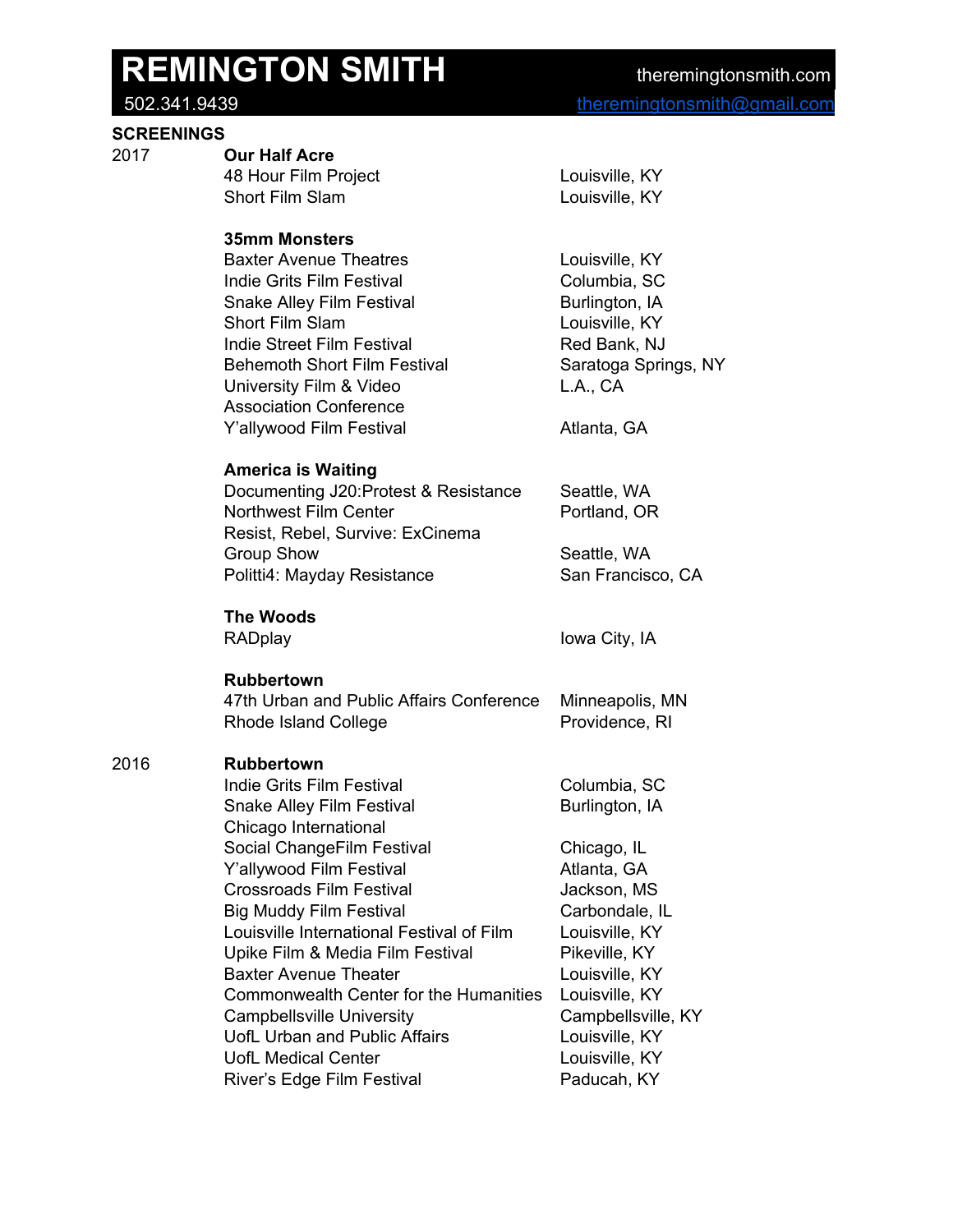#### **SCREENINGS**

- 2016 **Rubbertown**
	- Association of Collegiate Schools of Planning Conference Portland, OR

#### **The Woods**

Film Streams Filmmaker Showcase Omaha, NE Imaginarium Convention **Letter Convention** Louisville, KY 368 Ponce: Locally Brewed Atlanta, GA Short Film Slam **Louisville, KY** Phoenix Comic Con Film Festival Phoenix, AZ Olamot Sci-Fi/Fantasy Convention Tel Aviv Film Clash Live **Atlanta**, GA Behemoth Short Film Festival Saratoga Springs, NY Cedar Rapids Film Festival Cedar Rapids, IA Film Shortage, Daily Short Pick **Chail** Chaine SHORT to the Point **Bucharest**, Romania

#### 2015 **The Woods**

| River's Edge Film Festival             | Paducah, KY    |
|----------------------------------------|----------------|
| Halloweenapalooza                      | Ottumwa, IA    |
| Y'alllywood Film Festival              | Atlanta, GA    |
| Louisville International Film Festival | Louisville, KY |
| <b>Landlocked Film Festival</b>        | Iowa City, IA  |
| <b>Snake Alley Film Festival</b>       | Burlington, IA |
| <b>Speechless Film Festival</b>        | Mankato, MN    |
| Fester: The Mindf*#k Festival          | LA, CA         |
| Filmmaker Showcase, FilmScene          | Iowa City, IA  |

#### **Halloween Party**

FilmScene Iowa City, IA Old Capitol Theatre **Burlington**, IA

### 2014 **Rubbertown**

Thesis Screening **Internal City**, IA

#### **The Woods**

| Live Score Performance                        | Iowa City, IA |
|-----------------------------------------------|---------------|
| Homemade Horror                               | Iowa City, IA |
| <b>Prairie Visions &amp; Noise Vibrations</b> | Iowa City, IA |

#### 2013 **Between Shadows Iowa Independent Film Festival Mason City, IA**

| TOWA THURDRITURNI FIIHT FRONTAI | <b>MASULL CITY, IP</b> |
|---------------------------------|------------------------|
| Snake Alley Film Festival       | Burlington, IA         |
| Landlocked Film Festival        | Iowa City, IA          |
|                                 |                        |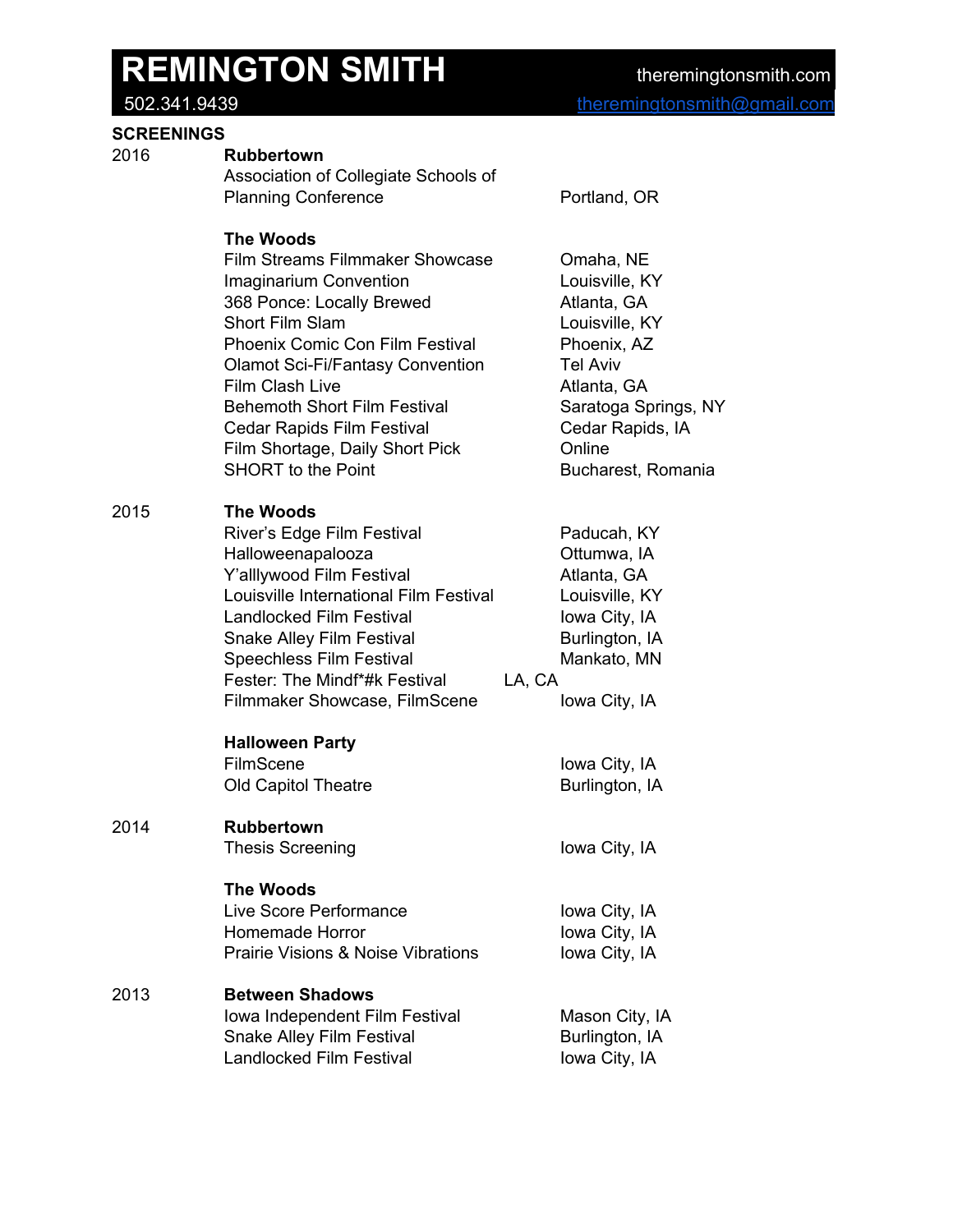[theremingtonsmith@gmail.com](mailto:theremingtonsmith@gmail.com)

#### **SCREENINGS**

| <b>SUREENINGS</b>        |                                                         |                                                               |                |                |
|--------------------------|---------------------------------------------------------|---------------------------------------------------------------|----------------|----------------|
| 2012                     | <b>Black Friday</b><br>Occupied: Taking Up Space & Time |                                                               |                |                |
|                          | Conference, IU Bloomington                              | Bloomington, IN                                               |                |                |
| 2011                     | <b>Last Good Thing</b>                                  |                                                               |                |                |
|                          | Filmmaker Showcase,                                     |                                                               |                |                |
|                          | Louisville Film Society                                 | Louisville, KY                                                |                |                |
| 2010                     | Dawn of the Living                                      | Edinburgh Movie Production Society Edinburgh, Scotland        |                |                |
|                          |                                                         |                                                               |                |                |
| 2009                     | <b>Student Works</b>                                    |                                                               |                |                |
|                          | Filmmaker Showcase,                                     |                                                               |                |                |
|                          | The Floyd Theatre, UofL                                 | Louisville, KY                                                |                |                |
|                          | <b>ARTIST PRESENTATIONS / CONFERENCES / PANELS</b>      |                                                               |                |                |
| 2017                     | Making a Horror Film                                    | Louisville Free Public                                        |                |                |
|                          |                                                         | Library                                                       |                | Louisville, KY |
|                          | Filmmaking 101                                          | <b>Conocimiento Student</b>                                   |                | Louisville, KY |
|                          |                                                         | Leadership Retreat                                            |                |                |
| 2017                     | Environmental JusticeRealizing Dr. King's Dream         | Louisville, KY<br>For the Beloved Community                   |                |                |
| 2016                     | <b>Directing</b>                                        | Imaginarium Convention Louisville, KY                         |                |                |
|                          | Producing                                               | <b>Imaginarium Convention</b>                                 | Louisville, KY |                |
| 2015                     | Post-Screening Panel Louisville Film Fest               | Louisville, KY                                                |                |                |
| 2014                     | <b>Guest Speaker</b>                                    | "Art at the Edge of thelowa City, IA<br>Landfill"             |                |                |
| 2014                     | Panel                                                   | WorldCanvass, A Century<br>of Film in the Public Sphere       | Iowa City, IA  |                |
|                          |                                                         | Post-Screening Panel Snake Alley Film Festival Burlington, IA |                |                |
|                          |                                                         | Post-Screening Panel Landlocked Film Festival lowa City, IA   |                |                |
| 2012                     | Presentation                                            | Occupied: Taking Up Space Bloomington, IN                     |                |                |
|                          |                                                         | and Time Conference, IU                                       |                |                |
| 2008                     | Panel Judge, Founder                                    | <b>Floyd Film Festival</b>                                    |                | Louisville, KY |
| 2007                     | Panel Judge                                             | Southern Circuit Film Fest                                    |                | Louisville, KY |
| <b>FREELANCE CREDITS</b> |                                                         |                                                               |                |                |
| 2018                     | Producer/Cinematographer                                | Race for Grace                                                |                | Promo Video    |
| 2017                     | <b>Director</b>                                         | Reservoir Dogs:<br>Performance Video                          |                | Multi-Media    |
|                          | <b>Associate Producer</b>                               | We Are Louisville                                             |                | Promo,         |
|                          |                                                         |                                                               |                | Mayor's Off.   |
| 2016                     | Grip                                                    | And Then I Go                                                 | Feature Film   |                |
|                          | Grip/Gaffer                                             | Red Balloon 2                                                 |                | Short Film     |
| 2015                     | Camera Operator                                         | <b>FloSports</b>                                              |                | Commercial     |
|                          | Producer, Sound Recordist                               | The Dying of the Deads                                        |                | Short          |
|                          |                                                         |                                                               |                |                |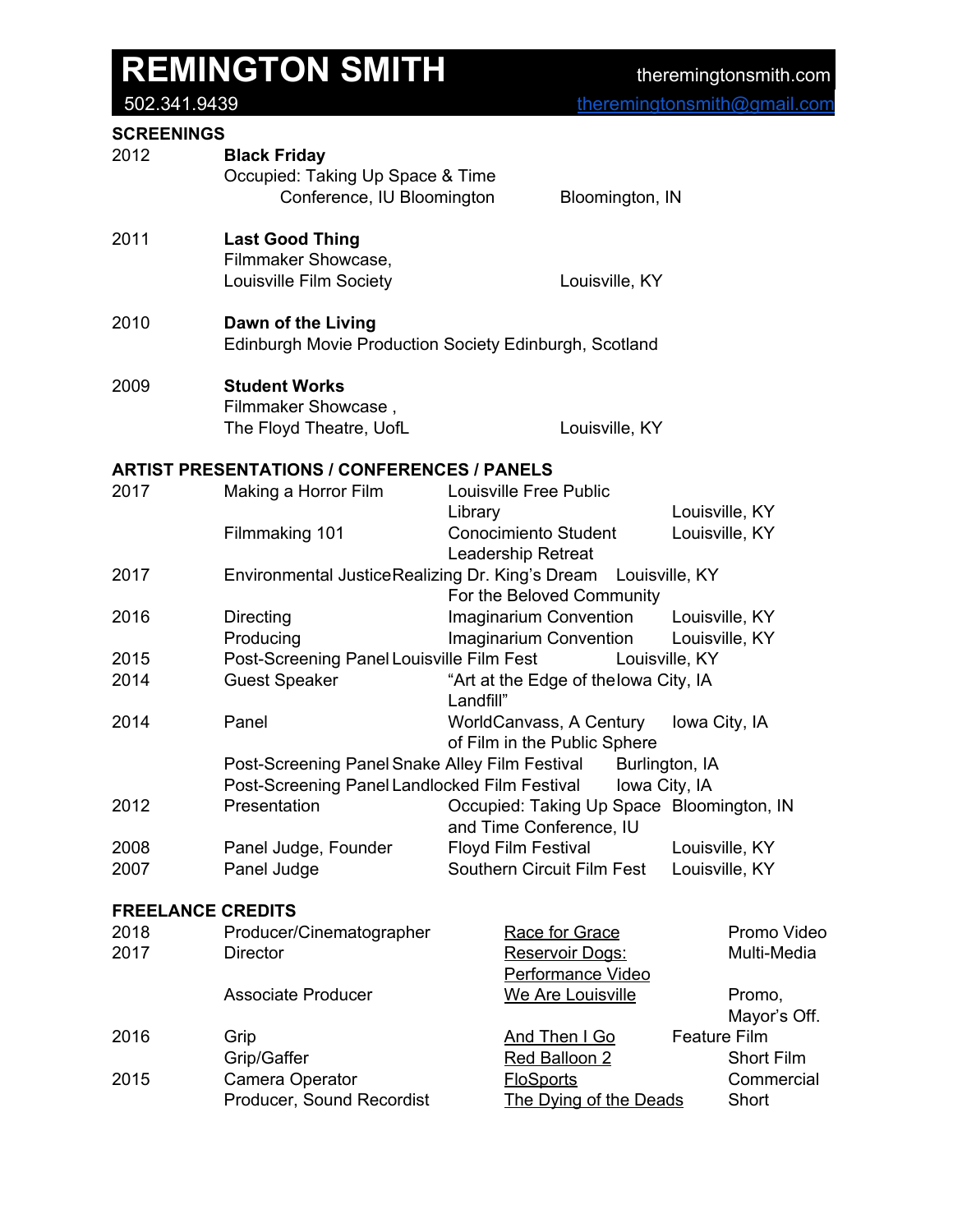#### **FREELANCE CREDITS**

| 2015 | 2nd Assistant Director            | Kennedy Hill                  | Short              |
|------|-----------------------------------|-------------------------------|--------------------|
|      | Grip                              | Up on the Wooftop             | Feature            |
| 2014 | Camera Operator/Producer/Editor   | <b>Student Troops</b>         | <b>Feature Doc</b> |
|      | Camera Operator                   | Houzz: Ashton Kutcher         | Reality            |
|      | Camera Operator/Editor            | <b>Sero Project</b>           | Commercial         |
|      | Camera Operator/Grip              | <b>Silk Duck</b>              | Music Video        |
|      | <b>Assistant Director</b>         | <b>Going Under</b>            | Short              |
|      | <b>Production Assistant</b>       | <b>Starting Strong</b>        | Reality            |
| 2013 | Grip                              | NY Public Library Tribute     | Commercial         |
|      | <b>Assistant Director</b>         | Solace                        | Short              |
|      | <b>Assistant Director/Gaffer</b>  | <b>Mira Corpora Trailer</b>   | Commercial         |
|      | Sound Recordist                   | Lomax                         | Short              |
|      | <b>Additional Sound Recording</b> | Maria                         | Short              |
| 2012 | <b>Sound Recordist</b>            | Home Ground                   | Short              |
|      | Gaffer/SFX                        | <b>Frankenstein Revisited</b> | Short              |

#### **AWARDS/GRANTS**

| 2017<br>2016<br>2015 | Best Script, Best Directing, Best Film // 48 Hour Film Project // Our Half Acre<br>Best in Show, Best College Film // Upike Film and Media Fest // Rubbertown<br>Best Horror Short // Louisville International Film Festival // The Woods<br>Silver Award // Spotlight Horror Film Awards // The Woods |                                                                 |           |  |
|----------------------|--------------------------------------------------------------------------------------------------------------------------------------------------------------------------------------------------------------------------------------------------------------------------------------------------------|-----------------------------------------------------------------|-----------|--|
| 2014                 | University of Iowa Full Tuition Scholarship                                                                                                                                                                                                                                                            | Faculty Special Thanks from Graduating Class // The Daily Iowan |           |  |
| 2013                 | University of Iowa Full Tuition Scholarship                                                                                                                                                                                                                                                            |                                                                 |           |  |
| 2012                 | University of Iowa Full Tuition Scholarship<br>Department of Cinema Arts, Ulowa Travel Grant                                                                                                                                                                                                           |                                                                 |           |  |
| 2011                 | University of Iowa Full Tuition Scholarship                                                                                                                                                                                                                                                            |                                                                 |           |  |
| 2010                 | Edinburgh Movie Production Society // Best Film & Best Actor //                                                                                                                                                                                                                                        |                                                                 |           |  |
|                      | Dawn of the Living                                                                                                                                                                                                                                                                                     |                                                                 |           |  |
| 2007                 | Executive Board Member of the Year // Student Activities Board // UofL                                                                                                                                                                                                                                 |                                                                 |           |  |
|                      | <b>MEDIA APPEARANCES</b>                                                                                                                                                                                                                                                                               |                                                                 |           |  |
| 2018                 | <b>Great Day Live, 48 Hour Film Festival</b>                                                                                                                                                                                                                                                           | <b>WHAS 11</b>                                                  | TV        |  |
|                      | "What it like to live near a toxic landfill                                                                                                                                                                                                                                                            |                                                                 |           |  |
|                      | In Louisville? Don't miss this film on Amazon"                                                                                                                                                                                                                                                         | Courier-Journal                                                 | Newspaper |  |
| 2017                 | "The Nostalgia Is Thick in This Short About                                                                                                                                                                                                                                                            |                                                                 |           |  |
|                      | 35mm Projection and The Monster Squad"                                                                                                                                                                                                                                                                 | io9                                                             | Online    |  |
| 2016                 | <b>Rubbertown Louisville Premiere Interview</b>                                                                                                                                                                                                                                                        | <b>NPR</b>                                                      | Radio     |  |
|                      | "Local Filmmaker Premieres 'Rubbertown'"                                                                                                                                                                                                                                                               | Insider Louisville                                              | Online    |  |
|                      | "Director Gets Late Start in Film World"                                                                                                                                                                                                                                                               | Hawk Eye                                                        | Newspaper |  |
|                      | "7 Questions with Filmmaker Remington Smith"                                                                                                                                                                                                                                                           | <b>Insider Louisville</b>                                       | Online    |  |
|                      | "Interview with Remington Smith"                                                                                                                                                                                                                                                                       | <b>Indie Grits</b>                                              | Online    |  |
|                      | "Short Film The Woods Captivated Me Fromio9                                                                                                                                                                                                                                                            | Online                                                          |           |  |
|                      | <b>Beginning to End"</b>                                                                                                                                                                                                                                                                               |                                                                 |           |  |